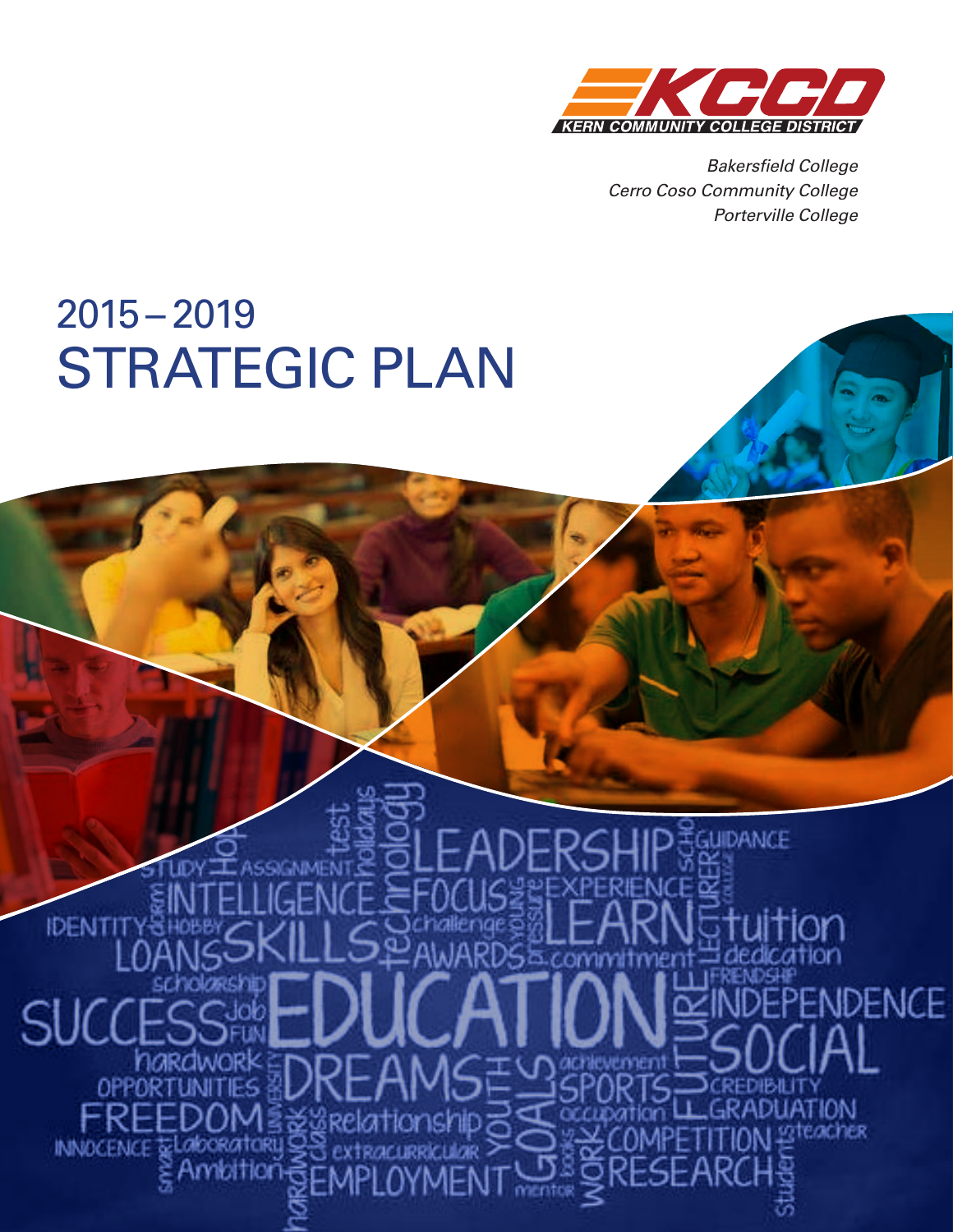# Message from the Chancellor



Tiures ni dolumet volorere pa sitatus ut officitiorum quam que corae et molenem fuga. Et quidestium sequibus, nam, conse eicit et dolorenim quiatinctur, que doluptata dolupta vit et hiciis dolo ellorrum exere, optae ressit harum que nobit alique qui quam.

Rioreptia cuptur? Aborehent harunt ut od expliqui cum, solupta conem dis dolum facerum vel idesequibus remodis reriae porum aut eum rehenda verit odicias miliquid ero imillen imoluptatur?

Andi qui apellab ium il il molor aut fugiasp elenden iendaesti te pelluptatios sunt liciet lam facepe mi, sum, tecepeles es ratet ipistru mentio sin cus non cus, sam as simus ius eriatquam dis ma nos dolore ommoditatem hil idus. Unt reprore, veleste mporis et, offic tem dis ma nos dolore ommoditatem hil idus dolendeles.

Rioreptia cuptur? Aborehent harunt ut od expliqui cum, solupta conem dis dolum facerum vel idesequibus remodis reriae porum aut eum rehenda verit odicias miliquid ero.

Rioreptia cuptur? Aborehent harunt ut od expliqui cum, solupta conem dis dolum facerum vel idesequibus remodis reriae porum aut eum rehenda verit odicias miliquid ero.

Sincerely,

Sandra V. Serrano Chancellor

# KCCD Board of Trustees

**Mr. Dennis Beebe**  *President*

**Mrs. Kay Meek**  *Vice President*

**Mr. Mark Storch**  *Clerk*

**Mr. Romeo Agbalog** 

**Mr. Kyle Carter**

**Mr. John Corkins**

**Dr. Richard Wright**

## **Strategic Planning Committee 2014**

#### **Abe Ali**

Vice Chancellor Human Resources Kern Community College **District** 

**Tom Burke** Chief Financial Officer Kern Community College **District** 

**Michael Campbell Director** Information Technology Cerro Coso Community College

#### **Zav Dadabhoy**

Vice President Student Affairs Bakersfield College

**Lisa Fitzgerald Director** Institutional Research & Reporting Kern Community College **District** 

**Pam Godfrey** Associate Professor Counselor Cerro Coso Community College

**Tiffany Haynes** Financial Aid Technician Porterville College

**Nan Gomez-Heitzeberg** Executive Vice President Academic Affairs Bakersfield College

**Bill Henry** Vice President Academic Affairs Porterville College

**Corey Marvin** Vice President Academic Affairs Cerro Coso Community College

#### **John Means**

Associate Chancellor Economic and Workforce Development Kern Community College **District** 

**Cornelio Rodriguez** Interim Associate Dean Bakersfield College

**James Thompson**

Associate Professor Communication Studies Porterville College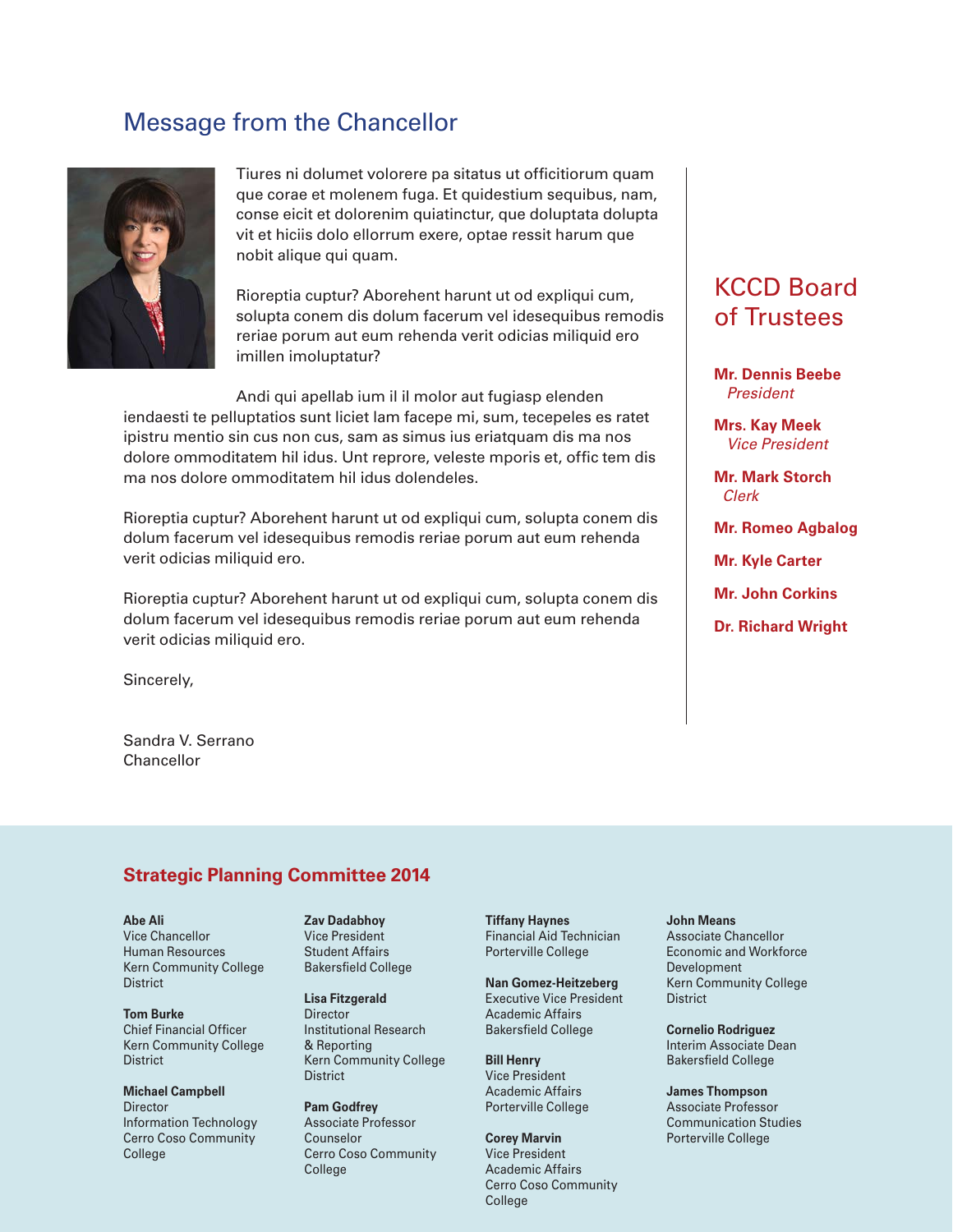# The Strategic Planning Process

The KCCD Strategic Plan describes the priorities for the District in a process to ensure the priorities are well thought out, clearly understood, and achievable. The process involves multiple phases, each informing the others. The first phase is a district-wide strategic plan which provides general direction and an overarching framework. It includes district-wide Goals and Objectives. Common measures under each objective are also identified as a means of gauging how the District and the Colleges meet each objective.

A second phase includes college-wide strategic plans which build upon the Goals and Objectives agreed upon in the district-wide plan by providing more specificity including Strategies and Action Plans. Discussion between the college presidents and chancellor will finalize specific college targets.

In the final phase, the Strategies will be brought back to the district-wide plan in order to provide a complete district-wide plan which includes goals, measureable objectives and strategies. This multiple-phase process allows each college to identify strategies and develop action plans based on their unique circumstances and student needs, while still focusing on district-wide goals and objectives.

The first year of this new process (2014-15) will be one of development culminating in a complete district-wide strategic plan including specific district office and college strategies. Year Two (2015-16) will start an annual process of review, evaluation and adjustment.

Each fall, the district-wide strategic planning committee and the college strategic planning committees will review the progress made on the objectives and evaluate how well the strategies and action plans have worked. Adjustments or new strategies will be incorporated as needed in order to continue progress toward the Goals and Objectives. Year five (2018-19) would reboot the process in order to re-evaluate the Mission, Vision, Values, or Goals.



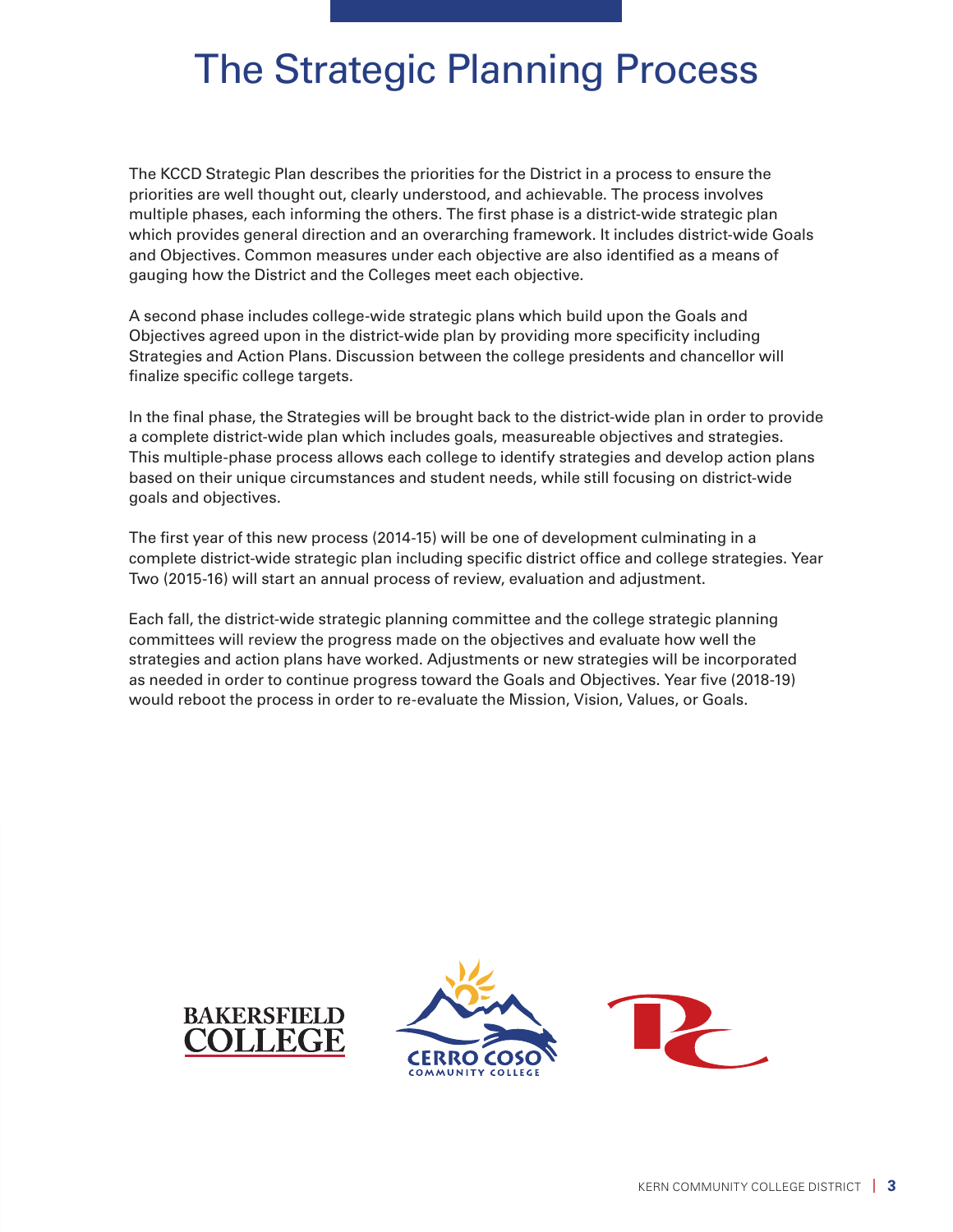# **Districtwide Strategic Plan Process**



*Districtwide Goup of College and District Office Representatives*

**4** | 2015 – 2019 STRATEGIC PLAN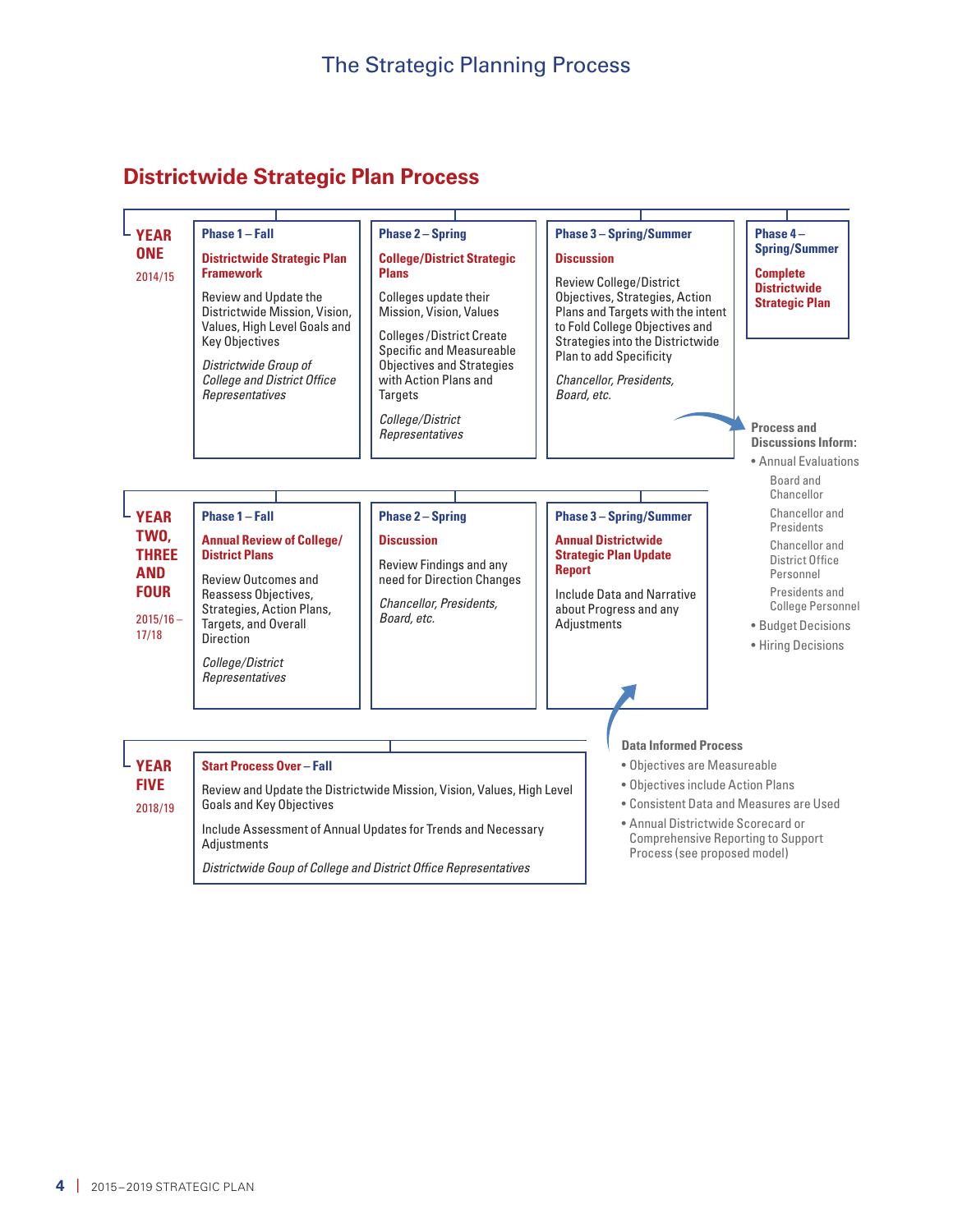# Understanding the Community and Students That We Serve

# OUR COMMUNITY

## **Race and Ethnicity**

Per the US Census Bureau, the 2013 KCCD service area population was 53.2% Hispanic. The Hispanic population is projected to grow to 57.0% by 2018.



The 2013 **BC service area** population was 55.5% Hispanic and 32.5% White. By 2018, the Hispanic population is expected to increase to 59.4%, and the overall minority population is projected to be 67.4%.



The 2013 **CC service area** population was 22.6% Hispanic and 64.2% White. By 2018, the Hispanic population is expected to increase to 25.4%, and the overall minority population is projected to be 39.5%.



The 2013 **PC service area** population was 66.6% Hispanic and 26.5% White. By 2018, the Hispanic population is expected to increase to 70.0%, and the overall minority population is projected to be 76.9%.

Source: 2013 ESRI BA Data Set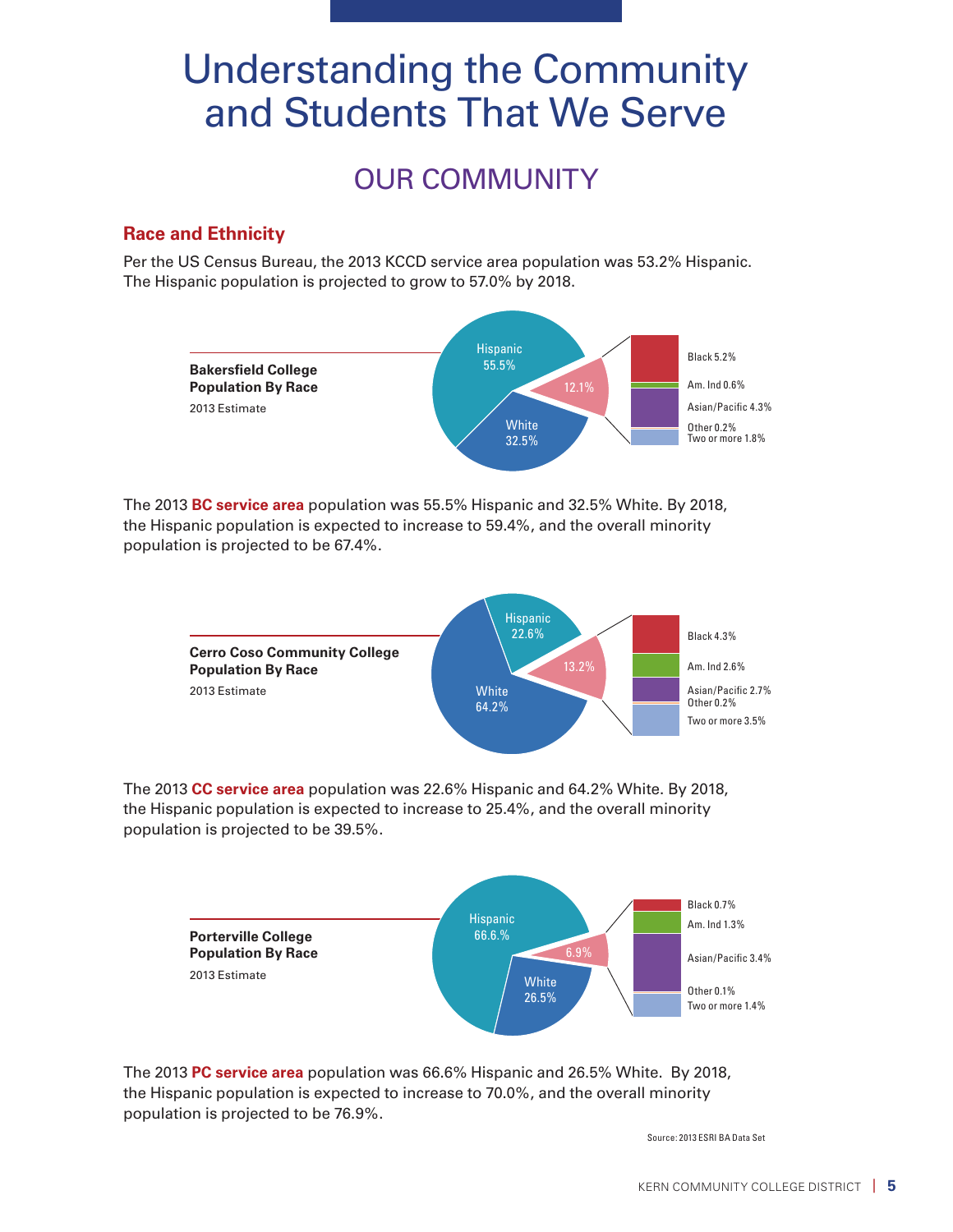#### **Income and Poverty**

**n** In the **BC service area**, an estimated 17.9% of families live below the poverty level (\$23,550 for a family of four). Female head of household families have a significantly higher rate of poverty (43.2%), than married couple families (13.1%). BC's service area median household income was slightly over \$49,000 in 2013 and is projected to increase 11.6% by 2018.

**n** In the **CC service area**, an estimated 12.0% of families live below the poverty level (\$23,550 for a family of four). Female head of household families have a significantly higher rate of poverty (48.5%), than that of married couple families (8.4%). CC's service area median household income was slightly lower than \$37,500 in 2013 and is projected to increase 11.5% by 2018.

**n** In the **PC service area**, an estimated 25.9% of families live below the poverty level (\$23,550 for a family of four). Female head of household families have a much higher rate of poverty (44.9%), than that of married families (23.3%). PC's service area median household income was slightly lower than \$45,000 in 2013 and is projected to increase 10.1% by 2018.



Source: American Community Survey 2008-2012 (5-Yr. Est.)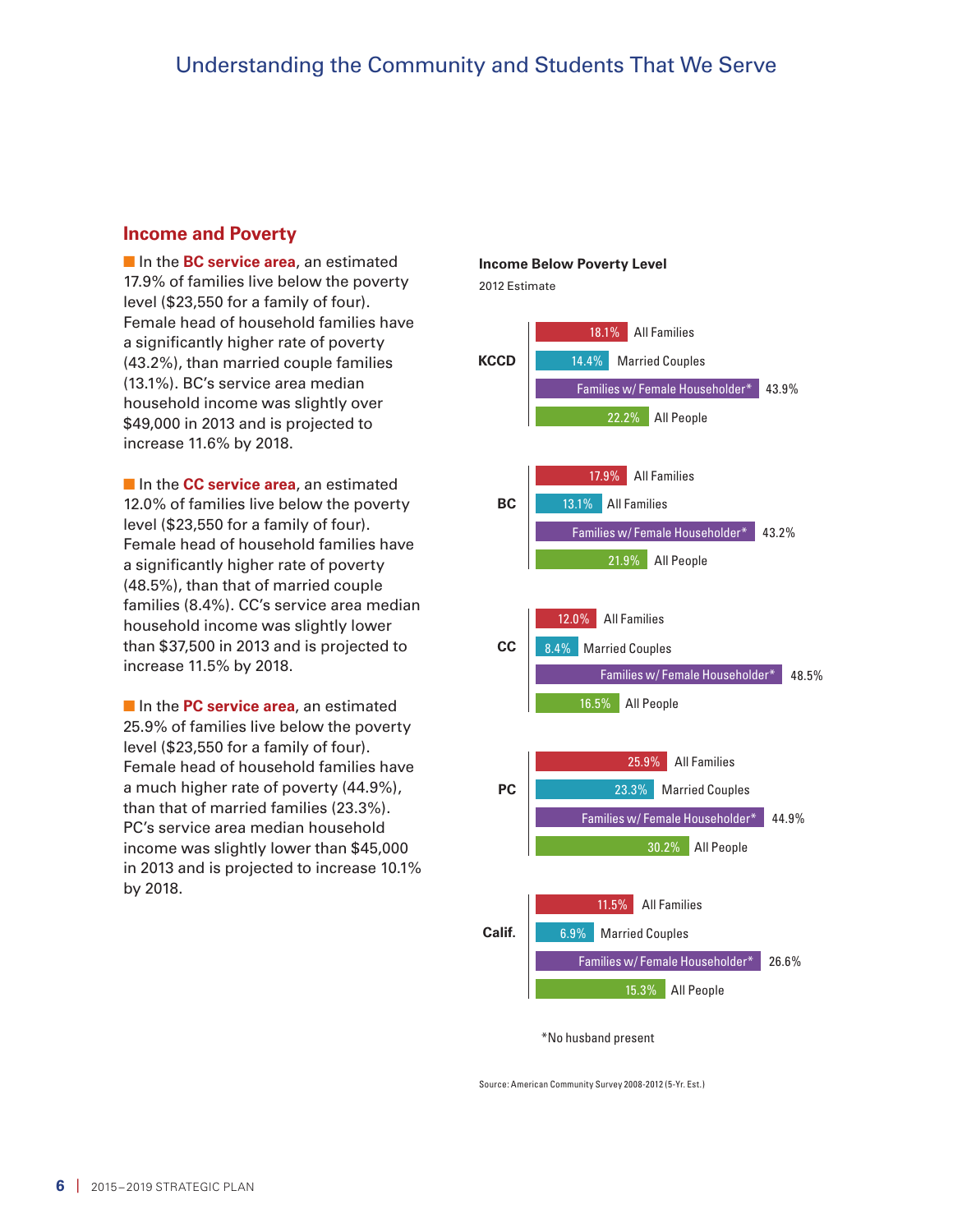## Understanding the Community and Students That We Serve

#### **Unemployment Status**

Unemployment is reported by the California Department of Finance by county. The four major counties within the service area (Kern, Inyo, Mono, and Tulare) have experienced a similar pattern of unemployment over 10 years. Unemployment was typically highest in 2010 and has declined since.

**n** Unemployment in Kern County has varied from a low of 7.5% in 2006 to a high of 15.9% in 2010. In the latest complete year (2013), it was 11.8%.

**n** Unemployment in Inyo County has varied from a low of 4.6% in 2006 to a high of 10.1% in 2010. In the latest complete year (2013), it was 8.1%

**n** Unemployment in Mono County has varied from a low of 4.4% in 2006 to a high of 10.7% in 2012. In the latest complete year (2013), it was 8.6%.

**n** Unemployment in Tulare County has varied from a low of 9.2% in 2006 to a high of 17.0% in 2010. In the latest complete year (2013), it was 14.0%.

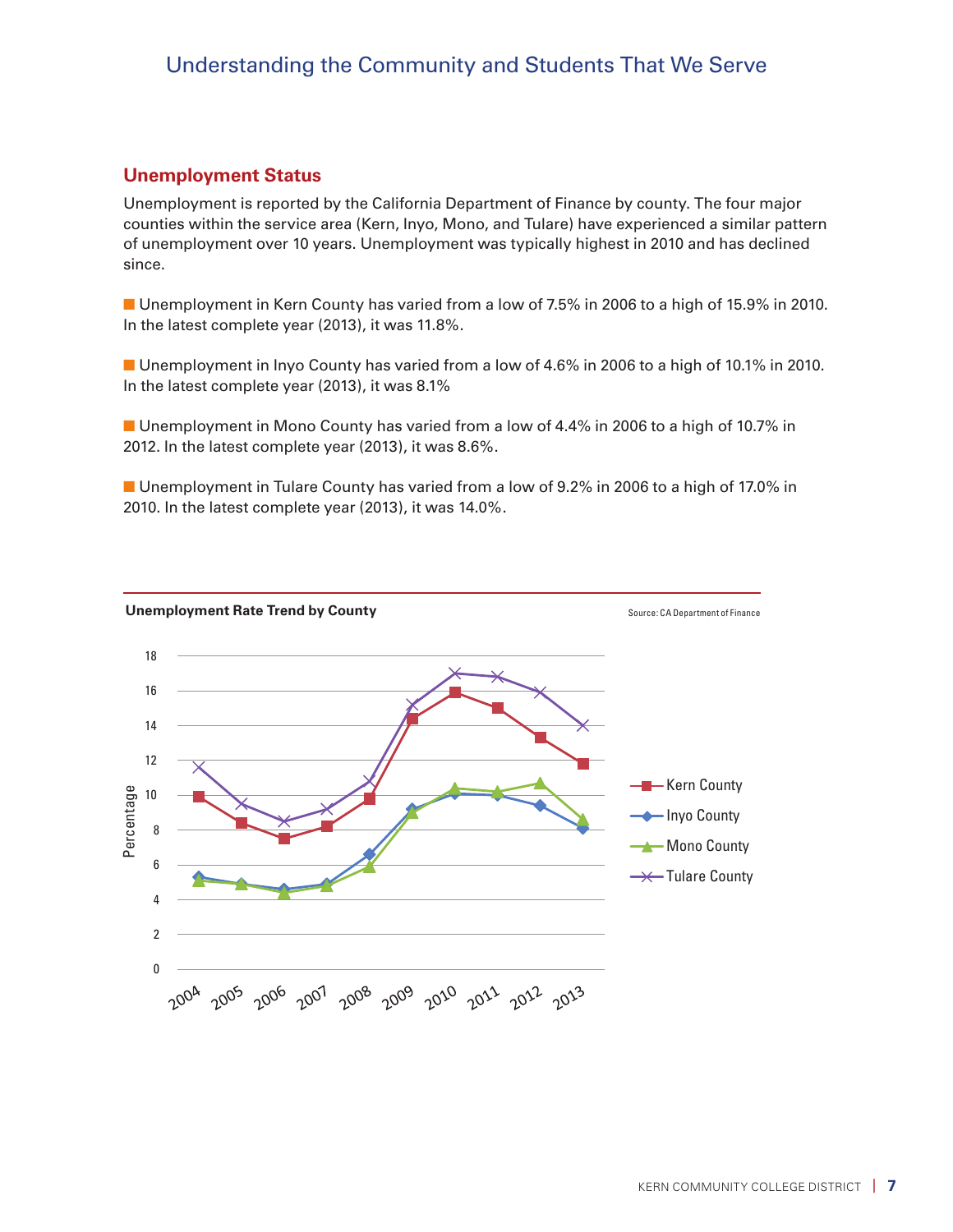# OUR STUDENTS

### **Headcount**

The first chart below shows the headcount for each college for Fall 2009 and Fall 2013. In general, the KCCD headcount declined in that time period with Cerro Coso experiencing the largest decrease (27%).

The second chart shows incoming students as a percentage of the total student population for each college for Fall 2009 and Fall 2013. A student is considered incoming if their first term enrolled at KCCD equals the specified fall term or the previous summer term. While incoming students constitute a higher percentage of CC and PC's student body in 2013 compared to 2009, incoming students constitute a lower percentage of BC's student body in 2013 compared to 2009.

#### **Student Headcount — Fall 2009 and Fall 2013**



**Fall 2009 and Fall 2013 Comparison of Incoming Students as a Percent of the Total Student Population** 



#### **Race/Ethnicity**

The majority of students at BC and PC are Hispanic/Latino. The majority of students at CC are White, with Hispanic/Latino being the second largest population.

All three colleges experienced an increase in the percent of Hispanic/Latino students over the past 5 years and a corresponding decrease in White students. The race and ethnicity of incoming students is similar to that of all students.







**Porterville College — Population By Race**

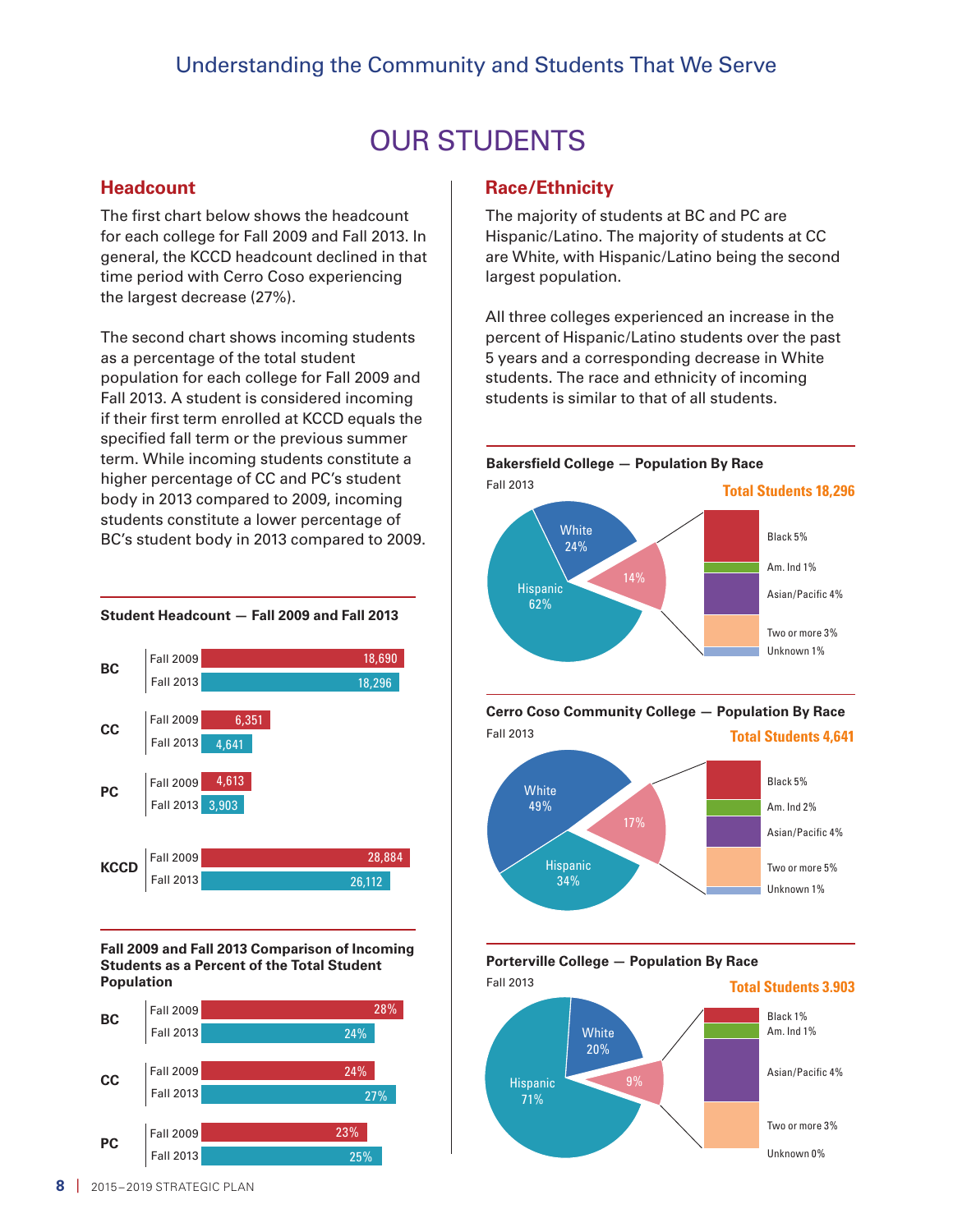# Understanding the Community and Students That We Serve

# OUR STUDENTS

#### **Incoming Student Placement**

This section details placement information for incoming students who completed assessment testing. The chart below displays the number of areas (English, Math, and Reading) in which a student needed remediation, among incoming students who completed at least one assessment.

Of all Fall 2013 incoming students who completed at least one assessment test:

- 81% of BC's incoming students needed remediation
- 72% of CC's incoming students needed remediation
- 91% of PC's incoming students needed remediation



Another metric of interest is the percentage of incoming students who did not complete any assessment testing. At BC, the percentage of students not completing assessment has been decreasing over the past five years to only 12% of Fall 2013 incoming students. CC has also experienced a decrease, but with just under half of their incoming students not completing assessment in Fall 2013. PC has experienced a slight increase in the percentage of students not completing assessment over the past five years with just over a quarter of their incoming students not completing assessment.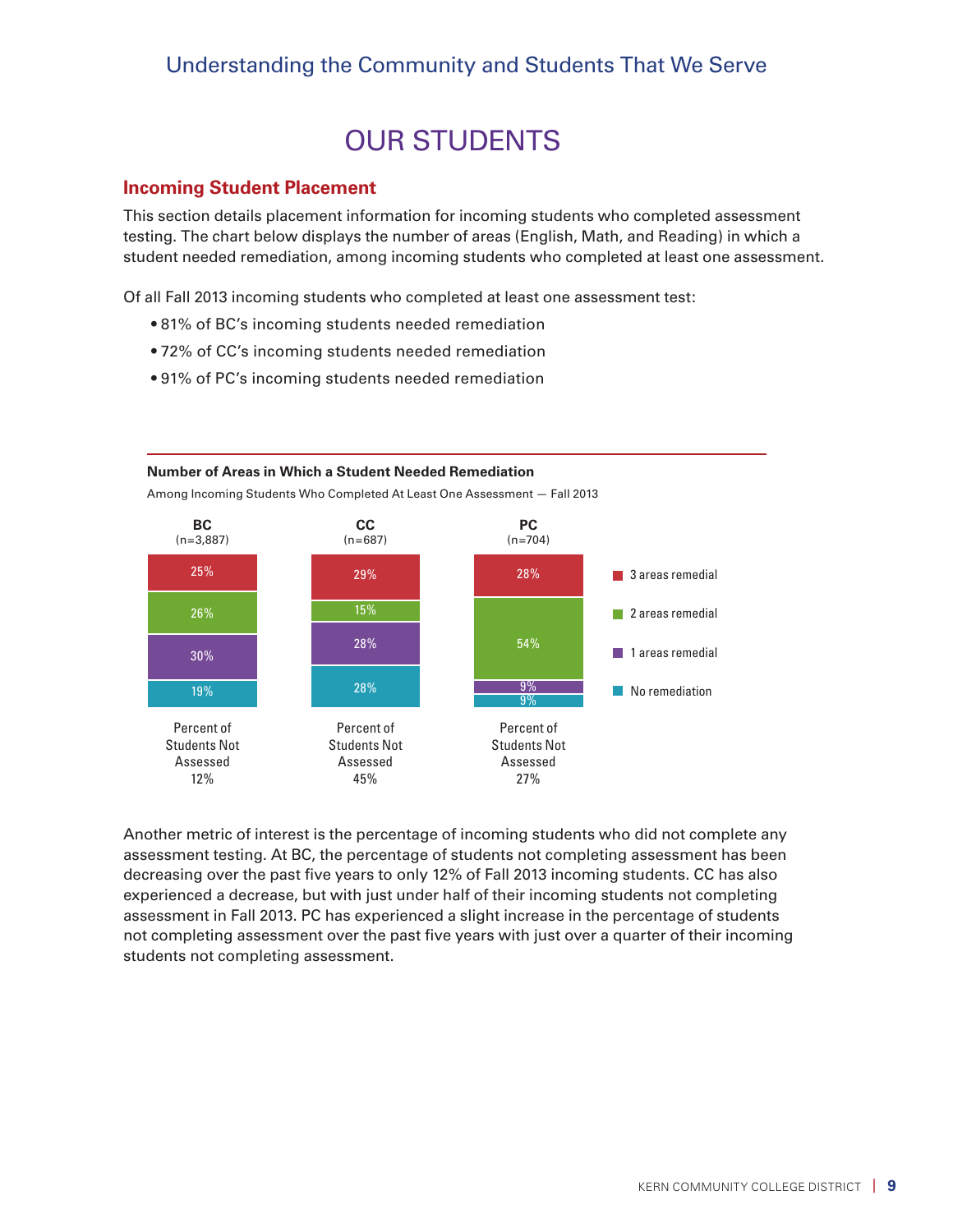# Our Focus is Student Success

### **Awards**

The table below shows the number of awards earned at each college over five years. Of the three colleges, Cerro Coso has had the largest increase in awards (65%), which is mostly from Certificates of Achievement.

| <b>Awards</b>                       | 2008-09 | 2009-10 | 2010-11 | 2011-12        | 2012-13 | 5-year<br>% change |
|-------------------------------------|---------|---------|---------|----------------|---------|--------------------|
| <b>Bakersfield College</b>          |         |         |         |                |         |                    |
| AA/AS                               | 1,039   | 977     | 941     | 889            | 778     | $-25%$             |
| AA-T/AS-T                           |         |         |         | 4              | 31      |                    |
| <b>Certificates of Achievement</b>  | 233     | 250     | 169     | 226            | 283     | 21%                |
| <b>Job Skills Certificates</b>      | 551     | 485     | 529     | 671            | 736     | 34%                |
| <b>Total Awards</b>                 | 1,823   | 1,712   | 1,639   | 1,790          | 1,828   | 0%                 |
| <b>Cerro Coso Community College</b> |         |         |         |                |         |                    |
| AA/AS                               | 202     | 223     | 303     | 222            | 258     | 28%                |
| AA-T/AS-T                           |         |         |         |                | 3       | --                 |
| <b>Certificates of Achievement</b>  | 38      | 27      | 39      | 60             | 111     | 192%               |
| <b>Job Skills Certificates</b>      |         |         | 4       | 4              | 25      |                    |
| <b>Total Awards</b>                 | 240     | 250     | 346     | 286            | 397     | 65%                |
| <b>Porterville College</b>          |         |         |         |                |         |                    |
| AA/AS                               | 252     | 245     | 179     | 330            | 271     | 8%                 |
| AA-T/AS-T                           |         |         |         | $\overline{2}$ | 9       | $-$                |
| <b>Certificates of Achievement</b>  | 142     | 146     | 128     | 111            | 113     | $-20%$             |
| <b>Job Skills Certificates</b>      | 1       |         |         |                |         |                    |
| <b>Total Awards</b>                 | 395     | 391     | 307     | 443            | 393     | $-1%$              |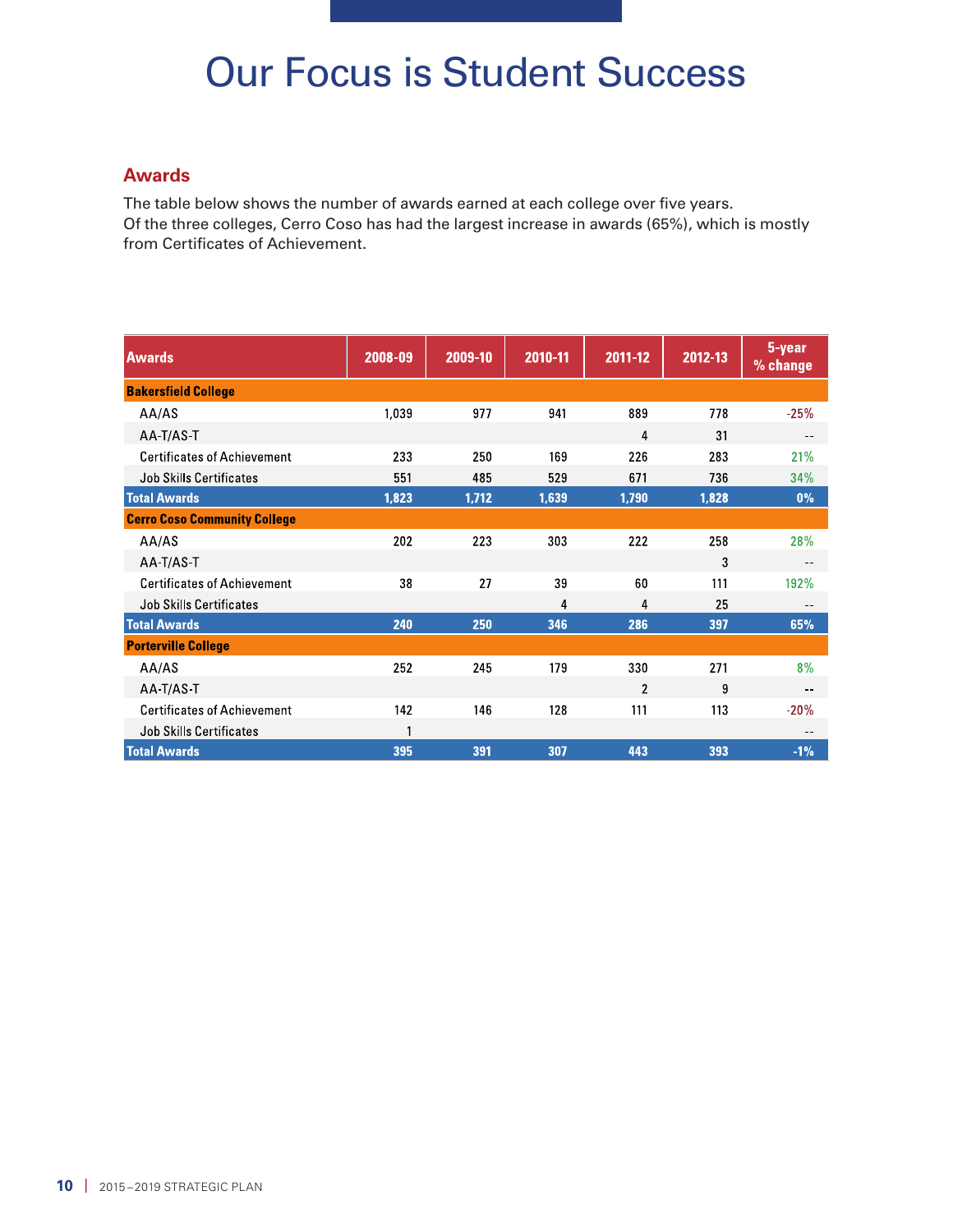# Our Focus is Student Success

## **Transfers**

The following table shows the number of transfers at each college over five years.

After a spike in 2010-11, all three colleges have experienced a decline in transfers. A similar trend exists at the statewide level as well.

| <b>Transfers</b>                    | 2008-09 | 2009-10        | 2010-11 | 2011-12 | 2012-13 | 5-year<br>% change |
|-------------------------------------|---------|----------------|---------|---------|---------|--------------------|
| <b>Bakersfield College</b>          |         |                |         |         |         |                    |
| CSU                                 | 750     | 746            | 762     | 783     | 628     |                    |
| UC                                  | 55      | 48             | 65      | 48      | 59      |                    |
| In-State Private                    | 250     | 261            | 234     | 214     | 164     |                    |
| Out-of-State                        | 111     | 125            | 137     | 143     | 159     |                    |
| <b>Total Transfers</b>              | 1,166   | 1,180          | 1,198   | 1,188   | 1,010   | $-13%$             |
| <b>Cerro Coso Community College</b> |         |                |         |         |         |                    |
| CSU                                 | 61      | 44             | 57      | 63      | 55      |                    |
| UC                                  | 15      | 8              | 13      | 14      | 17      |                    |
| In-State Private                    | 60      | 68             | 51      | 43      | 22      |                    |
| Out-of-State                        | 118     | 114            | 142     | 108     | 79      |                    |
| <b>Total Transfers</b>              | 254     | 234            | 263     | 228     | 173     | $-32%$             |
| <b>Porterville College</b>          |         |                |         |         |         |                    |
| CSU                                 | 105     | 87             | 131     | 110     | 108     |                    |
| UC                                  | 3       | $\overline{7}$ | 11      | 16      | 13      |                    |
| In-State Private                    | 45      | 70             | 51      | 58      | 52      |                    |
| Out-of-State                        | 28      | 37             | 44      | 34      | 34      |                    |
| <b>Total Transfers</b>              | 181     | 201            | 237     | 218     | 207     | 14%                |

Source: CSU and UC transfer numbers are from the CSU and UC system offices, while ISP and OOS numbers are from the CCCCO Datamart.

Looking at the most recent transfer year, the majority of BC's transfer students attended a CSU. PC has a similar dynamic; however, a quarter of their transfer students attended an in-state private college. Almost half of CC's transfer students attended college located out-of-state.

#### **2013-13 Transfers by Segment**

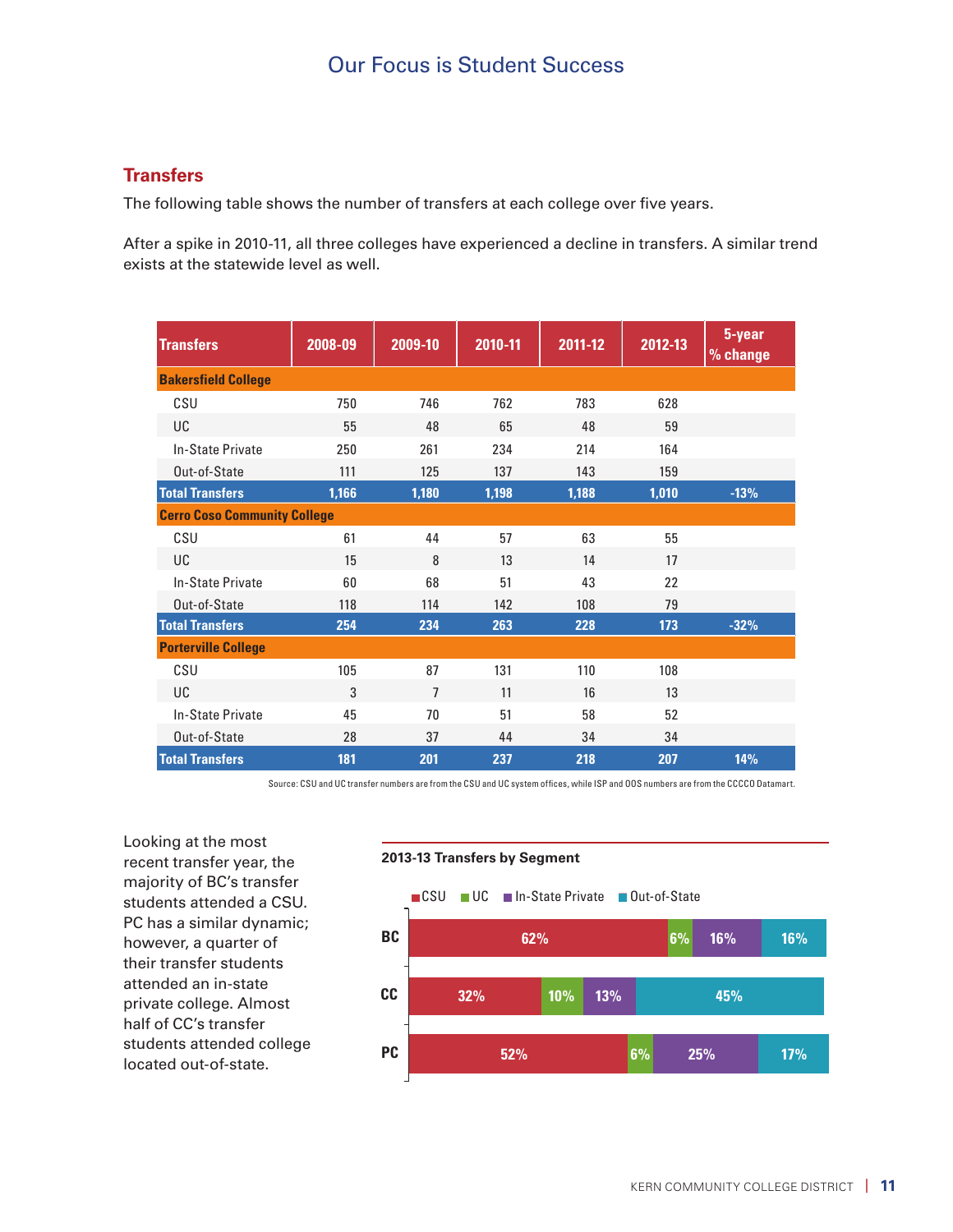### **Student Success Scorecard Results**

This section includes the most recent Student Success Scorecard results as reported by the California Community College Chancellor's Office. This information is updated annually as part of the state's Accountability Reporting for Community Colleges (ARCC). There are five measures - Completion, Persistence, 30 Unit Attainment, Progress through Remediation, and Career Technical Education Completion. Each measure defines a cohort of students who are tracked for a specific amount of time (generally six years) to determine whether they succeed in the metric. The tables in this section have results for the last five cohorts in each measure.

#### **Bakersfield College**

BC results have generally declined in the five-year time period. The only positive trend was for the Remedial Math rate which increased from 20.2% in 2003-04 to 21.4% in 2007-08. Although there was a slight variation between cohort years, the trend for the Remedial English rate remained the same during the five-year period. All other rates declined in the five-year time period.

When compared to statewide rates, BC results tend to be lower. There were a few exceptions where BC student results were above the statewide rate such as Persistence (both the Overall and Unprepared Students), 30 Unit Attainment (Prepared Students), and Remedial ESL. The metrics with the lowest results compared to statewide were Completion, Remedial English and Math, and Career Technical Education. When compared to the highest score in the Peer Group (which is only reported for the Overall Completion rate), BC's results were lower - 39.9% compared to 50.5%.

| <b>Bakersfield College</b><br><b>Student Success Scorecard Metrics</b>   |                              |                                     | <b>Trend for the Most Recent Five Cohorts</b> | <b>2007-08 Comparisons</b> |                            |                            |                   |                                          |                          |       |
|--------------------------------------------------------------------------|------------------------------|-------------------------------------|-----------------------------------------------|----------------------------|----------------------------|----------------------------|-------------------|------------------------------------------|--------------------------|-------|
|                                                                          |                              | 2003-04<br>thru<br>2008-09          | 2004-05<br>thru<br>2009-10                    | 2005-06<br>thru<br>2010-11 | 2006-07<br>thru<br>2011-12 | 2007-08<br>thru<br>2012-13 | <b>Trendlines</b> | Highest<br>Peer Grp<br>Rate <sup>1</sup> | <b>Statewide</b><br>Rate |       |
|                                                                          | Cohort Size                  |                                     | 2,337                                         | 2,540                      | 2,516                      | 2,727                      | 2,807             |                                          |                          |       |
|                                                                          |                              | <b>Overall Outcome Success Rate</b> | 43.6%                                         | 44.7%                      | 40.8%                      | 43.5%                      | 39.9%             |                                          | 50.5%                    | 48.1% |
| <b>Completion</b>                                                        |                              | Prepared (avg 16% of cohort)        | 70.2%                                         | 71.2%                      | 70.1%                      | 71.6%                      | 67.2%             |                                          |                          | 70.2% |
|                                                                          |                              | Unprepared (avg 84% of cohort)      | 38.6%                                         | 38.6%                      | 36.3%                      | 38.5%                      | 34.8%             |                                          |                          | 40.5% |
|                                                                          | Cohort Size                  |                                     | 2,337                                         | 2,540                      | 2,516                      | 2,727                      | 2,807             |                                          |                          |       |
| <b>Persistence</b>                                                       |                              | Overall Outcome Success Rate        | 75.1%                                         | 75.2%                      | 71.2%                      | 71.8%                      | 71.0%             |                                          |                          | 70.5% |
|                                                                          |                              | Prepared (avg 16% of cohort)        | 75.3%                                         | 81.4%                      | 72.5%                      | 71.1%                      | 68.3%             |                                          |                          | 71.9% |
|                                                                          |                              | Unprepared (avg 84% of cohort)      | 75.0%                                         | 73.8%                      | 71.0%                      | 71.9%                      | 71.6%             |                                          |                          | 70.1% |
| <b>Cohort Size</b>                                                       |                              |                                     | 2,337                                         | 2,540                      | 2,516                      | 2,727                      | 2,807             |                                          |                          |       |
|                                                                          |                              | Overall Outcome Success Rate        |                                               | 65.1%                      | 62.9%                      | 64.5%                      | 62.3%             |                                          |                          | 66.5% |
| 30 Units                                                                 | Prepared (avg 16% of cohort) |                                     | 75.3%                                         | 75.4%                      | 70.7%                      | 71.3%                      | 71.4%             |                                          |                          | 70.1% |
|                                                                          |                              | Unprepared (avg 84% of cohort)      | 63.6%                                         | 62.7%                      | 61.7%                      | 63.2%                      | 60.6%             |                                          |                          | 65.3% |
| <b>Cohort Size</b>                                                       |                              | 2,417                               | 2,348                                         | 2,585                      | 2,411                      | 2,313                      |                   |                                          |                          |       |
| <b>Remedial English</b>                                                  |                              | <b>Outcome Success Rate</b>         | 30.5%                                         | 29.6%                      | 29.3%                      | 29.8%                      | 30.5%             |                                          |                          | 43.6% |
| Cohort Size<br><b>Remedial Math</b><br><b>Outcome Success Rate</b>       |                              |                                     | 1.830                                         | 1.711                      | 1.653                      | 1,958                      | 2,422             |                                          |                          |       |
|                                                                          |                              | 20.2%                               | 22.9%                                         | 23.7%                      | 24.1%                      | 21.4%                      |                   |                                          | 30.6%                    |       |
| <b>Cohort Size</b><br><b>Remedial ESL</b><br><b>Outcome Success Rate</b> |                              |                                     | 314                                           | 398                        | 377                        | 350                        | 402               |                                          |                          |       |
|                                                                          |                              | 34.4%                               | 27.9%                                         | 31.6%                      | 32.6%                      | 31.1%                      |                   |                                          | 27.1%                    |       |
| <b>Career Technical</b>                                                  |                              | <b>Cohort Size</b>                  | 1,268                                         | 1,227                      | 1,297                      | 1,468                      | 1,494             |                                          |                          |       |
| <b>Education</b>                                                         |                              | Outcome Success Rate                | 48.5%                                         | 50.1%                      | 48.6%                      | 48.0%                      | 48.2%             |                                          |                          | 53.9% |

*<sup>1</sup> A Peer Group Comparison is only available for the Overall Completion metric. This peer group is comprised of 19 colleges (avg score = 41.9%).*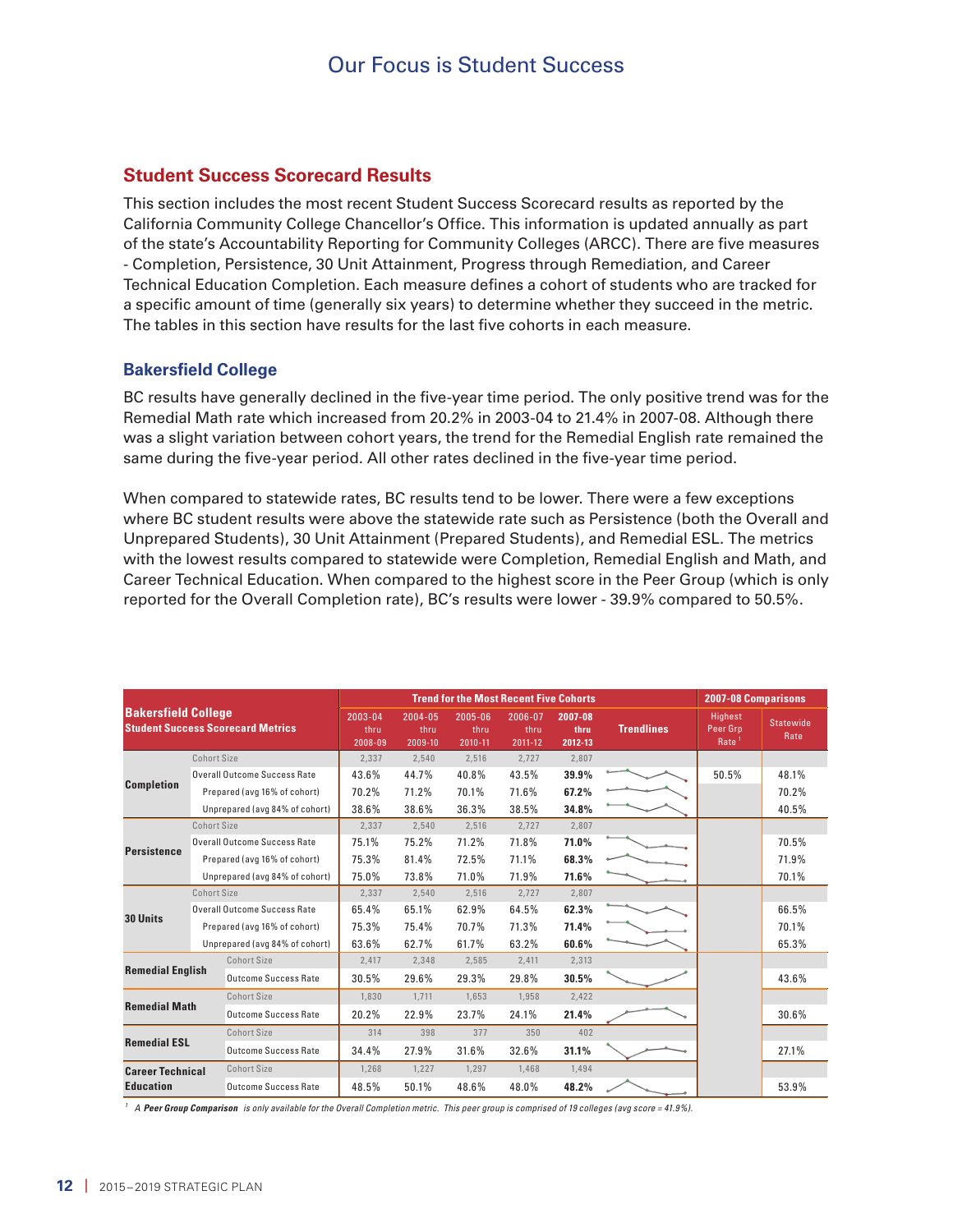#### **Cerro Coso Community College**

Results within the five-year trend at CC are generally positive. The only measure with a downward trend was Career Technical Education - which declined by 9 percentage points during the time period. Measures with the highest increases were Completion (both Overall and Prepared Students), 30 Units Attained (both Overall and Unprepared Students), and Remedial Math.

When compared to statewide rates, CC results tend to be lower. An exception was Completion where rates for both the Overall and Prepared Students were above the statewide rate. The metrics with the lowest results compared to statewide were 30 Unit Attainment, Remedial English and Math, and Career Technical Education. When compared to the highest score in the Peer Group (which is only reported for the Overall Completion rate), CC's results were lower - 49.8% compared to 58.6%.

| <b>Cerro Coso Community College</b><br><b>Student Success Scorecard Metrics</b> |                              |                                | <b>Trend for the Most Recent Five Cohorts</b> | <b>2007-08 Comparisons</b> |                            |                            |                   |                                          |                          |       |
|---------------------------------------------------------------------------------|------------------------------|--------------------------------|-----------------------------------------------|----------------------------|----------------------------|----------------------------|-------------------|------------------------------------------|--------------------------|-------|
|                                                                                 |                              | 2003-04<br>thru<br>2008-09     | 2004-05<br>thru<br>2009-10                    | 2005-06<br>thru<br>2010-11 | 2006-07<br>thru<br>2011-12 | 2007-08<br>thru<br>2012-13 | <b>Trendlines</b> | Highest<br>Peer Grp<br>Rate <sup>1</sup> | <b>Statewide</b><br>Rate |       |
|                                                                                 | Cohort Size                  |                                | 542                                           | 518                        | 416                        | 490                        | 458               |                                          |                          |       |
|                                                                                 |                              | Overall Outcome Success Rate   | 45.0%                                         | 45.2%                      | 47.1%                      | 49.6%                      | 49.8%             |                                          | 58.6%                    | 48.1% |
| <b>Completion</b>                                                               |                              | Prepared (avg 25% of cohort)   | 75.4%                                         | 77.3%                      | 66.4%                      | 72.9%                      | 83.2%             |                                          |                          | 70.2% |
|                                                                                 |                              | Unprepared (avg 75% of cohort) | 35.4%                                         | 36.5%                      | 40.5%                      | 40.9%                      | 37.2%             |                                          |                          | 40.5% |
|                                                                                 | Cohort Size                  |                                | 542                                           | 518                        | 416                        | 490                        | 458               |                                          |                          |       |
| <b>Persistence</b>                                                              |                              | Overall Outcome Success Rate   | 61.6%                                         | 59.5%                      | 57.9%                      | 63.3%                      | 64.2%             |                                          |                          | 70.5% |
|                                                                                 |                              | Prepared (avg 25% of cohort)   | 65.4%                                         | 63.6%                      | 57.9%                      | 66.2%                      | 68.0%             |                                          |                          | 71.9% |
|                                                                                 |                              | Unprepared (avg 75% of cohort) | 60.4%                                         | 58.3%                      | 57.9%                      | 62.2%                      | 62.8%             |                                          |                          | 70.1% |
| Cohort Size                                                                     |                              |                                | 542                                           | 518                        | 416                        | 490                        | 458               |                                          |                          |       |
| 30 Units                                                                        |                              | Overall Outcome Success Rate   |                                               | 52.3%                      | 54.6%                      | 55.7%                      | 58.5%             |                                          |                          | 66.5% |
|                                                                                 | Prepared (avg 25% of cohort) |                                | 44.6%                                         | 45.5%                      | 45.8%                      | 42.1%                      | 48.8%             |                                          |                          | 70.1% |
|                                                                                 |                              | Unprepared (avg 75% of cohort) | 52.2%                                         | 54.2%                      | 57.6%                      | 60.8%                      | 62.2%             |                                          |                          | 65.3% |
| <b>Cohort Size</b>                                                              |                              |                                | 599                                           | 591                        | 525                        | 499                        | 436               |                                          |                          |       |
| <b>Remedial English</b>                                                         |                              | <b>Outcome Success Rate</b>    | 24.2%                                         | 24.5%                      | 22.5%                      | 24.2%                      | 24.8%             |                                          |                          | 43.6% |
| <b>Remedial Math</b>                                                            |                              | <b>Cohort Size</b>             | 670                                           | 623                        | 499                        | 460                        | 522               |                                          |                          |       |
|                                                                                 |                              | Outcome Success Rate           | 23.7%                                         | 23.3%                      | 27.3%                      | 28.3%                      | 27.2%             |                                          |                          | 30.6% |
| <b>Remedial ESL</b>                                                             |                              | Cohort Size                    | 24                                            | 37                         | < 10                       | < 10                       | <10               |                                          |                          |       |
|                                                                                 |                              | Outcome Success Rate           | $0.0\%$                                       | $0.0\%$                    | $\sim$                     | $\overline{\phantom{a}}$   |                   |                                          |                          | 27.1% |
| <b>Career Technical</b>                                                         |                              | <b>Cohort Size</b>             | 336                                           | 386                        | 393                        | 540                        | 605               |                                          |                          |       |
| <b>Education</b>                                                                |                              | Outcome Success Rate           | 48.5%                                         | 44.8%                      | 44.5%                      | 42.6%                      | 39.5%             |                                          |                          | 53.9% |

*<sup>1</sup> A Peer Group Comparison is only available for the Overall Completion metric. This peer group is comprised of 15 colleges (avg score = 48.6%).*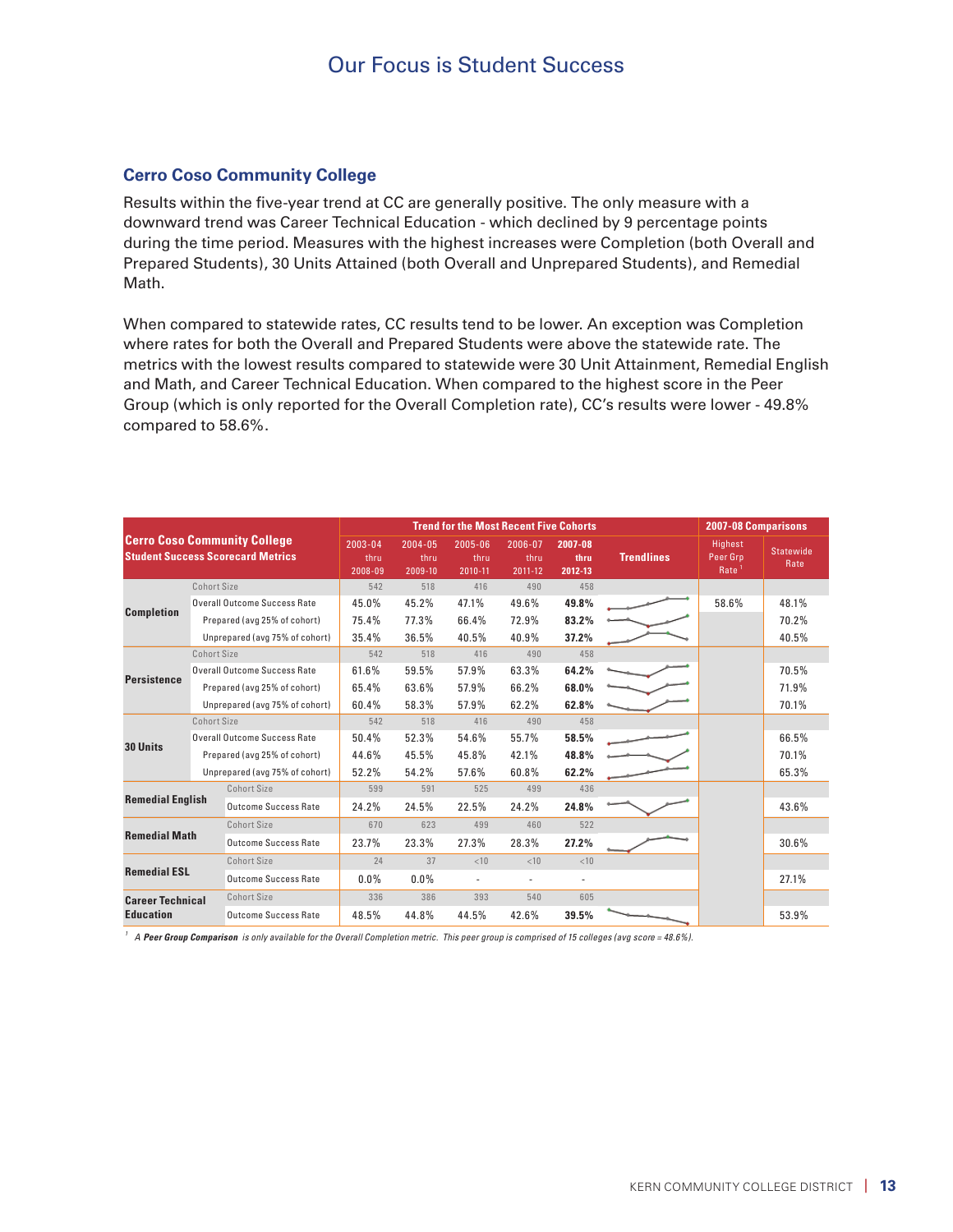# Our Focus is Student Success

#### **Porterville College**

Results within the five-year trend at PC are generally positive. The only downward trends were for prepared students attaining 30 Units and for Remedial ESL (note the small cohort size). Measures with the highest increases were Completion (Overall ), Remedial English, and Remedial Math.

When compared to statewide rates, many PC results were higher. For example, all three rates for Persistence were higher than statewide rates. All three rates for 30 Unit Attainment were also above statewide but by a closer margin. While Remedial ESL was one of the rates that declined in the five-year trend, the 2007-08 rate was still over the statewide rate. Results in the Career Technical Education measure were also above the statewide rate. The metrics with the lowest results compared to statewide were Remedial English and Remedial Math. When compared to the highest score in the Peer Group (which is only reported for the Overall Completion rate), PC's results were lower - 45.2% compared to 50.5%.

| <b>Porterville College</b><br><b>Student Success Scorecard Metrics</b> |                                                        |                                | <b>Trend for the Most Recent Five Cohorts</b> | 2007-08 Comparisons        |                                |                            |                   |                                                 |                          |       |
|------------------------------------------------------------------------|--------------------------------------------------------|--------------------------------|-----------------------------------------------|----------------------------|--------------------------------|----------------------------|-------------------|-------------------------------------------------|--------------------------|-------|
|                                                                        |                                                        | 2003-04<br>thru<br>2008-09     | 2004-05<br>thru<br>2009-10                    | 2005-06<br>thru<br>2010-11 | 2006-07<br>thru<br>$2011 - 12$ | 2007-08<br>thru<br>2012-13 | <b>Trendlines</b> | <b>Highest</b><br>Peer Grp<br>Rate <sup>1</sup> | <b>Statewide</b><br>Rate |       |
|                                                                        | Cohort Size                                            |                                | 522                                           | 501                        | 520                            | 545                        | 577               |                                                 |                          |       |
|                                                                        |                                                        | Overall Outcome Success Rate   | 39.7%                                         | 41.9%                      | 43.7%                          | 51.0%                      | 45.2%             |                                                 | 50.5%                    | 48.1% |
| <b>Completion</b>                                                      |                                                        | Prepared (avg 11% of cohort)   | 80.0%                                         | 66.7%                      | 81.8%                          | 75.3%                      | 82.7%             |                                                 |                          | 70.2% |
|                                                                        |                                                        | Unprepared (avg 89% of cohort) | 36.8%                                         | 39.5%                      | 39.1%                          | 47.2%                      | 37.6%             |                                                 |                          | 40.5% |
|                                                                        | <b>Cohort Size</b>                                     |                                | 522                                           | 501                        | 520                            | 545                        | 577               |                                                 |                          |       |
|                                                                        |                                                        | Overall Outcome Success Rate   | 71.6%                                         | 72.1%                      | 70.8%                          | 71.4%                      | 74.4%             |                                                 |                          | 70.5% |
| <b>Persistence</b>                                                     |                                                        | Prepared (avg 11% of cohort)   | 80.0%                                         | 73.3%                      | 76.4%                          | 68.5%                      | 82.7%             |                                                 |                          | 71.9% |
|                                                                        |                                                        | Unprepared (avg 89% of cohort) | 71.0%                                         | 71.9%                      | 70.1%                          | 71.8%                      | 72.7%             |                                                 |                          | 70.1% |
| <b>Cohort Size</b>                                                     |                                                        |                                | 522                                           | 501                        | 520                            | 545                        | 577               |                                                 |                          |       |
| 30 Units                                                               |                                                        | Overall Outcome Success Rate   |                                               | 61.1%                      | 62.3%                          | 69.2%                      | 66.6%             |                                                 |                          | 66.5% |
|                                                                        |                                                        | Prepared (avg 11% of cohort)   |                                               | 62.2%                      | 65.5%                          | 63.0%                      | 71.4%             |                                                 |                          | 70.1% |
|                                                                        |                                                        | Unprepared (avg 89% of cohort) | 63.0%                                         | 61.0%                      | 61.9%                          | 70.1%                      | 65.6%             |                                                 |                          | 65.3% |
| Cohort Size                                                            |                                                        | 805                            | 794                                           | 878                        | 758                            | 752                        |                   |                                                 |                          |       |
|                                                                        | <b>Remedial English</b><br><b>Outcome Success Rate</b> |                                | 27.8%                                         | 28.6%                      | 30.6%                          | 34.7%                      | 32.3%             |                                                 |                          | 43.6% |
|                                                                        | Cohort Size                                            |                                | 673                                           | 691                        | 614                            | 522                        | 524               |                                                 |                          |       |
| <b>Remedial Math</b><br><b>Outcome Success Rate</b>                    |                                                        | 11.9%                          | 15.8%                                         | 16.6%                      | 23.6%                          | 24.4%                      |                   |                                                 | 30.6%                    |       |
| <b>Cohort Size</b><br><b>Remedial ESL</b><br>Outcome Success Rate      |                                                        |                                | 60                                            | 69                         | 71                             | 40                         | 47                |                                                 |                          |       |
|                                                                        |                                                        |                                | 36.7%                                         | 44.9%                      | 43.7%                          | 35.0%                      | 31.9%             |                                                 |                          | 27.1% |
| <b>Career Technical</b>                                                |                                                        | Cohort Size                    | 388                                           | 382                        | 373                            | 375                        | 467               |                                                 |                          |       |
| <b>Education</b>                                                       |                                                        | Outcome Success Rate           | 57.7%                                         | 61.8%                      | 57.9%                          | 62.1%                      | 58.7%             |                                                 |                          | 53.9% |

<sup>1</sup> A **Peer Group Comparison** is only available for the Overall Completion metric. This peer group is comprised of 19 colleges (avg score = 41.9%).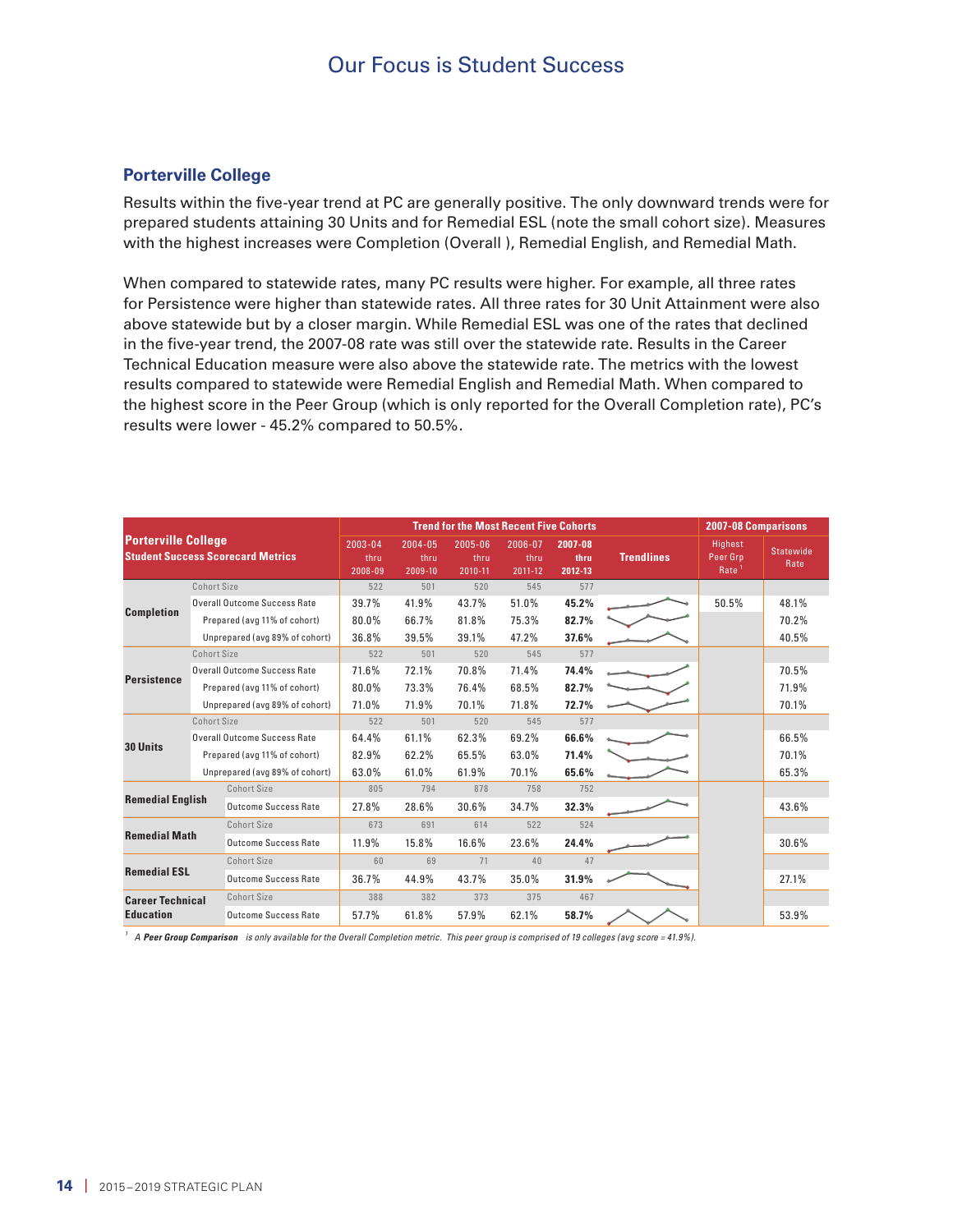# KCCD Guiding Principles

# **Vision**

Our Vision is that the Kern Community College District is recognized as an exemplary educational leader, partnering with our communities to develop potential and create opportunities. Successful students will strengthen their communities and, along with the faculty and staff, become life-long learners.

# **Values**

| <b>Invested</b>    | We are invested in our students by assisting them to achieve<br>informed educational goals.                        |
|--------------------|--------------------------------------------------------------------------------------------------------------------|
| <b>Inclusive</b>   | We foster an inclusive learning environment that celebrates the<br>diversity of people, ideas and learning styles. |
| <b>Accountable</b> | We promote a climate of trust and accountability through the open<br>sharing of ideas and information.             |
| <b>Focused</b>     | We are focused to strive for and meet the highest standards of<br>performance in everything we do.                 |
| <b>Committed</b>   | We are committed to recruiting and retaining the best employees.                                                   |

# **Mission**

The mission of the Kern Community College District is to provide outstanding educational programs and services that are responsive to our diverse students and communities.

To accomplish this mission, we will:

- Provide academic instruction to promote fulfillment of four-year college transfer requirements and encourage degree and/or certificate acquisition in our surrounding communities.
- Provide workforce skills training through Career and Technical Education programs.
- Provide basic skills education and student services programs to enable students to become successful learners.
- Establish partnerships with businesses and governmental entities as well as other educational institutions to advance economic development
- Improve the quality of life of our students and communities through broad-based general education courses.
- Prepare students with the skills to function effectively in the global economy of the 21st century.
- Anticipate and prepare to meet challenges by continually assessing and prioritizing programs, services, and community needs.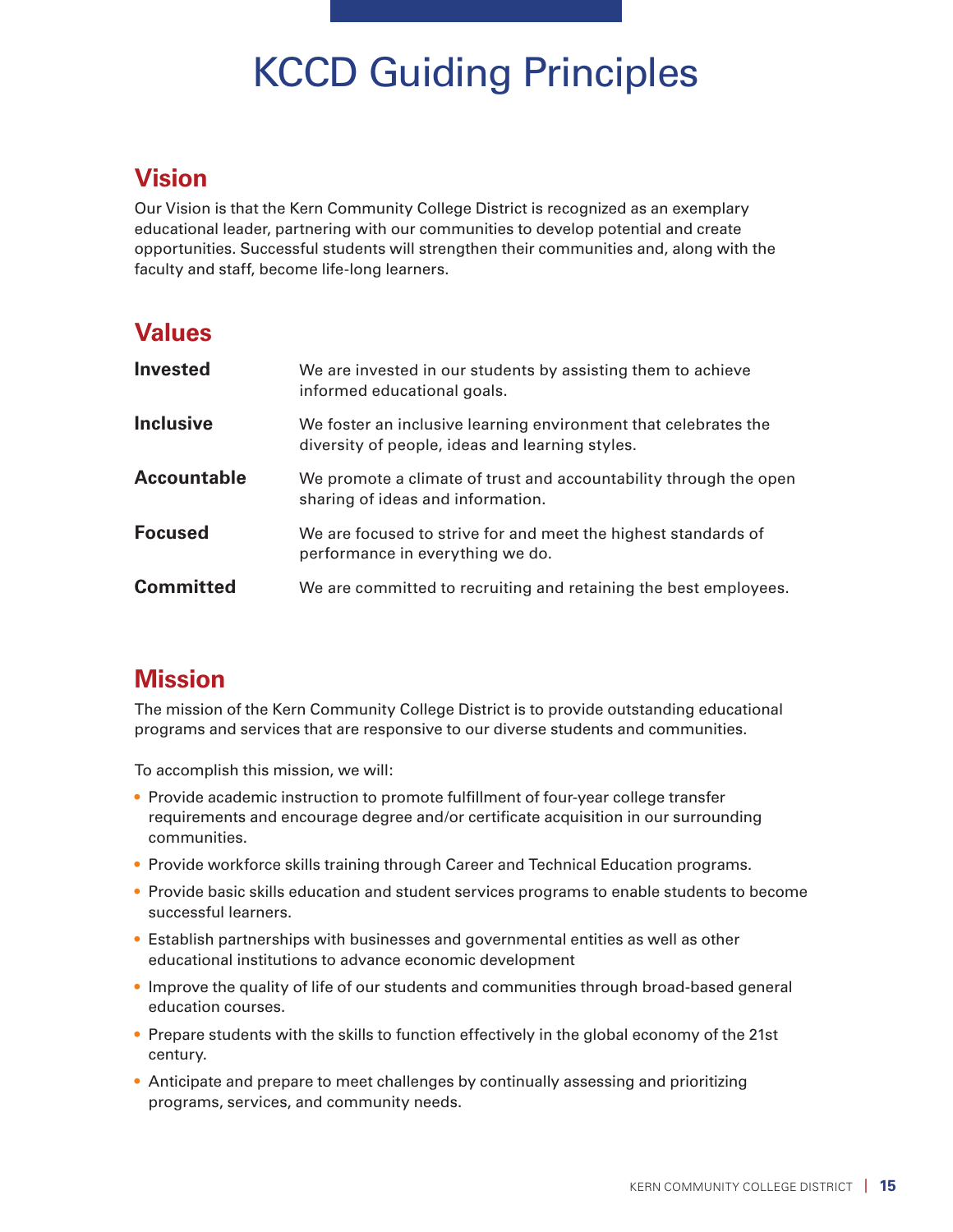# Strategic Goals and Objectives

# **n** Strategic Goal #1: Maximize Student Success

## <sup>n</sup> **Increase Completion**

 *Common Measures:* 

- Annual number of transfers
- Annual transfer rate
- Annual number of degrees and certificates
- Annual course success and retention
- Student Success Scorecard Completion Rate

## $\blacksquare$  **Improve Milestone Achievements**

*Common Measures:* 

- Percentage of students completing all matriculation components
- Student Success Scorecard 30-Unit rate
- Student Success Scorecard Persistence rate
- Student Success Scorecard Remedial English Progress Rate
- Student Success Scorecard Remedial Math Progress Rate

## <sup>n</sup> **Increase Student Engagement**

- CCSSE key findings for:
	- **Active and Collaborative Learning**
	- Student Effort
	- **Academic Challenge**
	- **Example 1** Student-Faculty Interaction
	- **Example 1** Support for Learners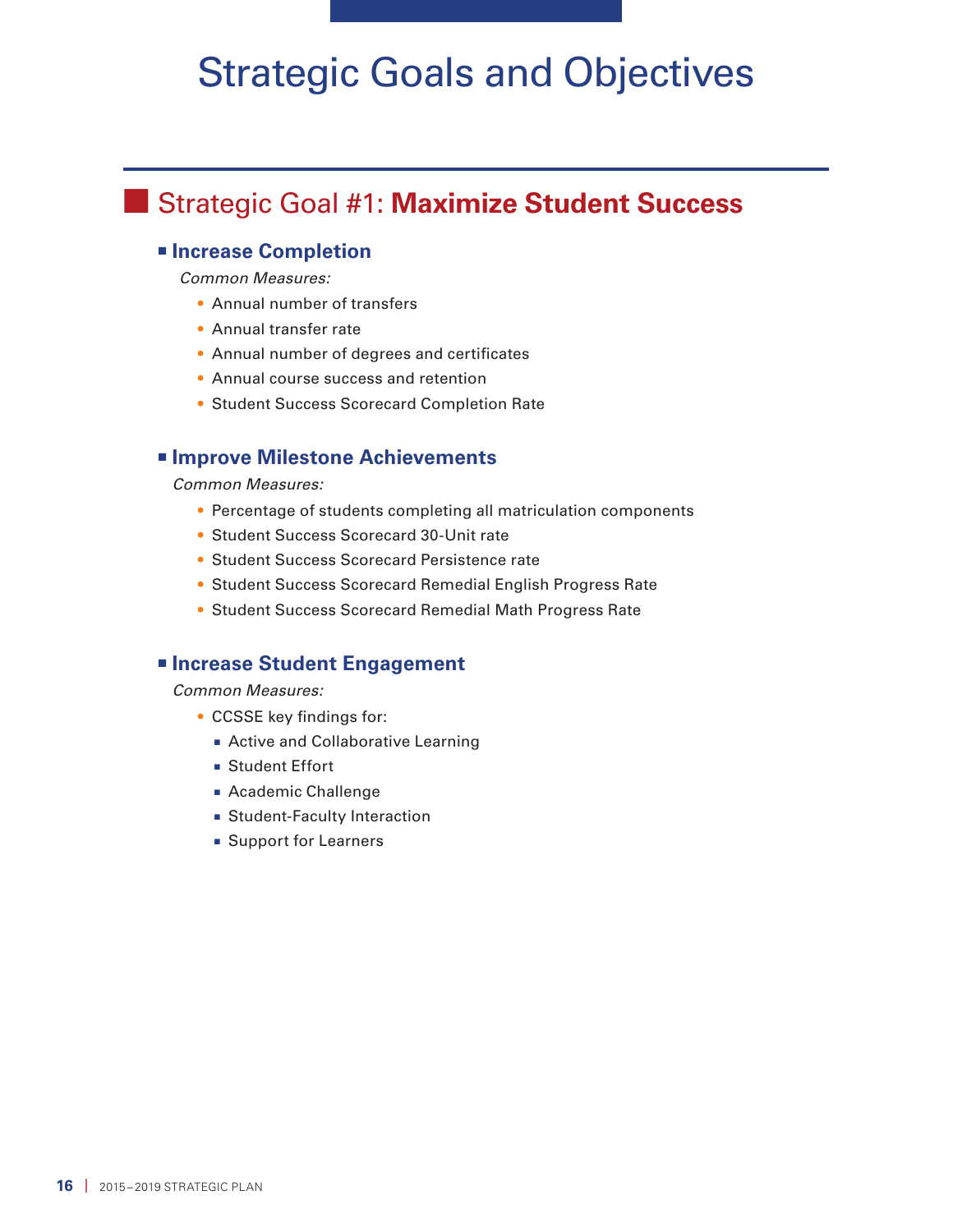# **n Strategic Goal #2: Implement Student Equity Measures**

## **¤ Close Achievement Gaps**

*Common Measures:* 

• Equity Plan data which disaggregates success metrics by demographic

# **n Strategic Goal #3: Ensure Student Access**

## <sup>n</sup> **Optimize Student Enrollment**

*Common Measures:* 

- Annual FTES
- Annual productivity
- Waitlisted enrollments on first day
- Number of concurrent enrollments

## **Example 1 Be the Higher Education Option of First Choice**

- Enrollment yield from feeder high schools
- Adult Participation rate (disaggregated)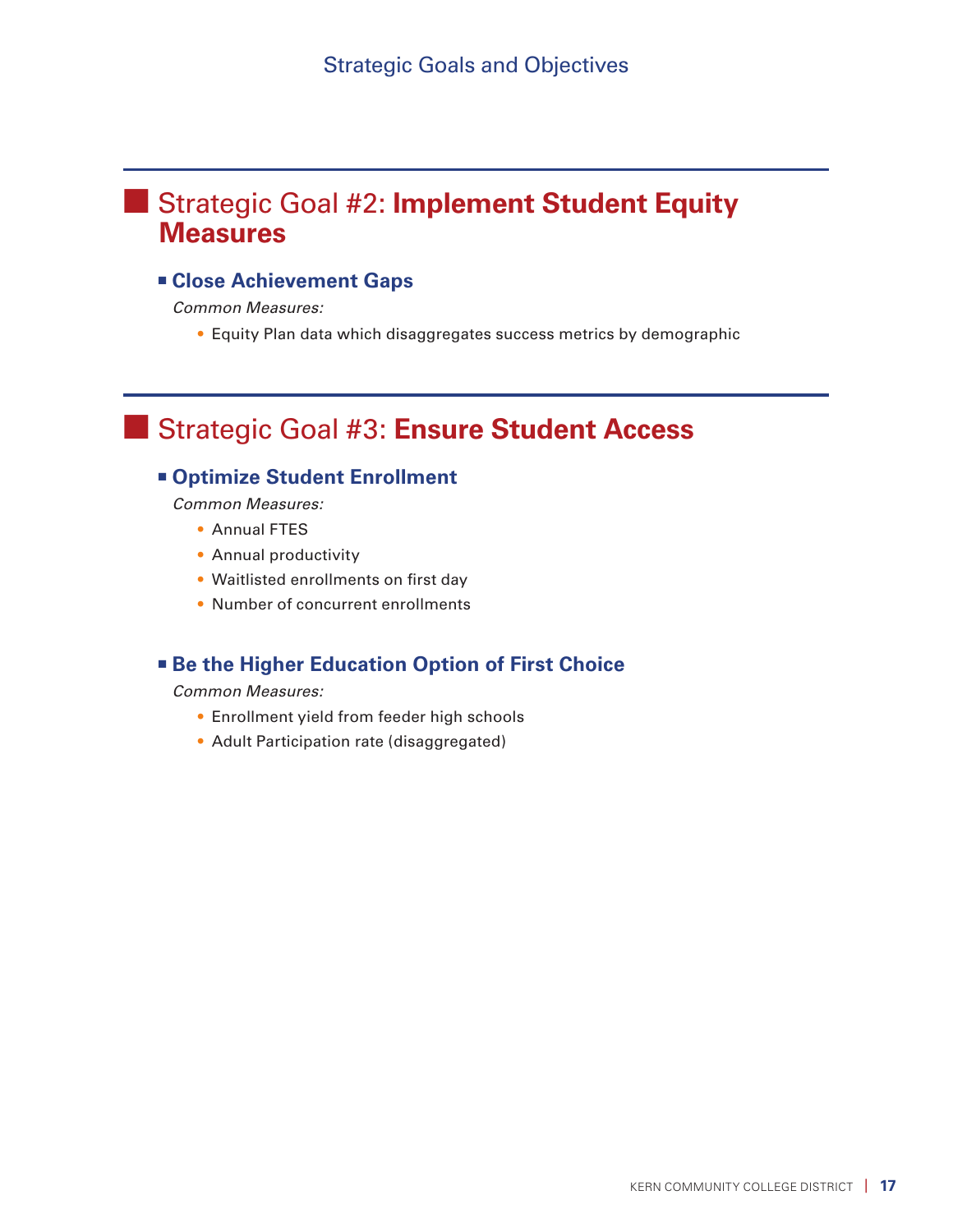# **n Strategic Goal #4: Enhance Community Connections**

## <sup>n</sup> **Provide Workforce and Economic Development Programs that Respond to Local Industry**

*Common Measures:* 

- Annual number of CTE degrees and certificates
- Percentage of CTE programs meeting core indicator performance goals
- Annual number of contract education hours
- Student Success Scorecard CTE Completion rate

## <sup>n</sup> **Reflect the Communities We Serve**

- Percentage of employees who attend community meetings
- Degree to which employee diversity reflects the service area population
- Degree to which employee diversity reflects the student population
- Degree to which there is diversity in the employment applicant poo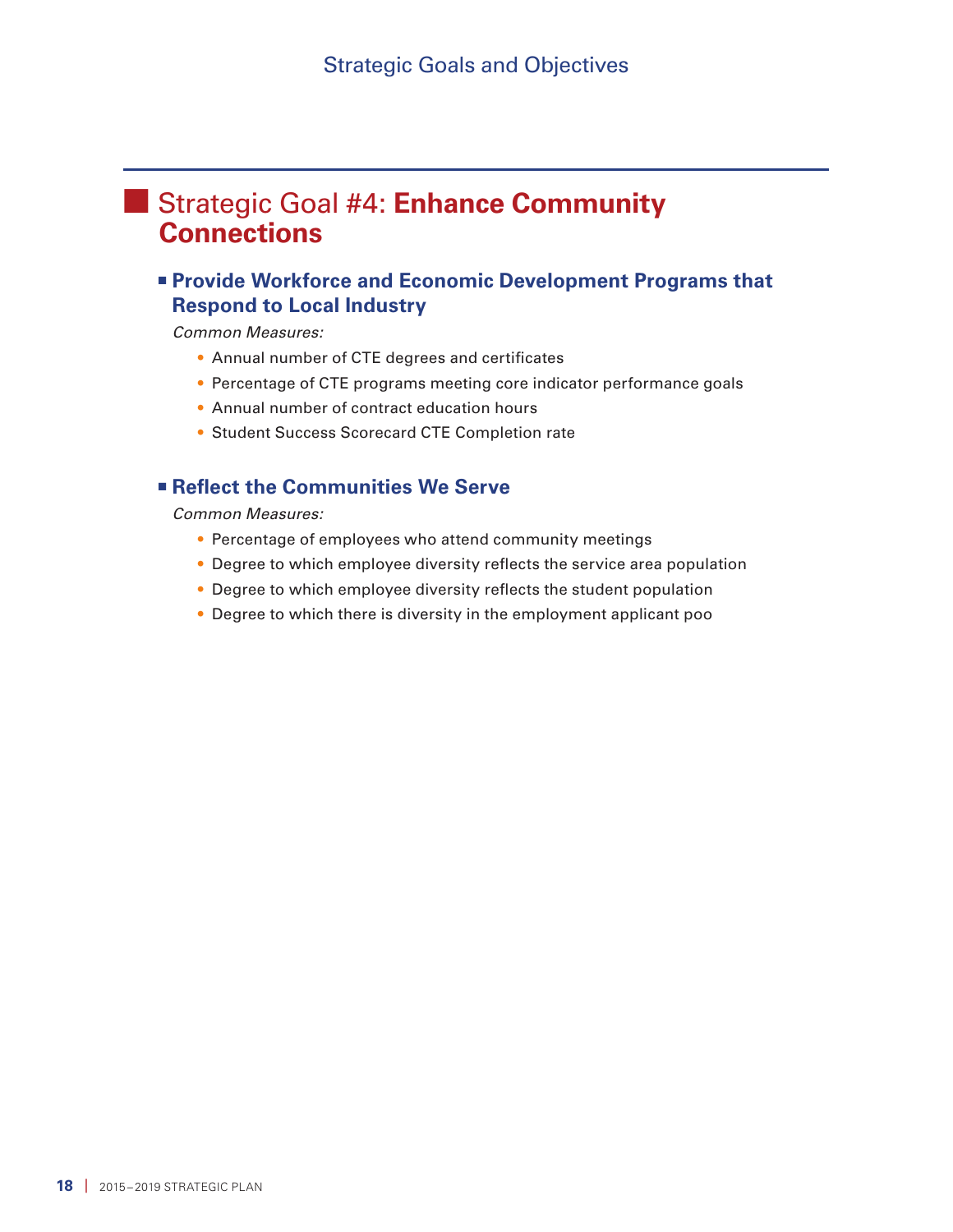# **n Strategic Goal #5: Strengthen Organizational Effectiveness**

## <sup>n</sup> **Provide Effective Professional Development**

*Common Measures:* 

- Percentage of employees who feel they have adequate training
- Percentage of employees who feel there are opportunities to learn and grow
- Percentage of employees who feel encouraged and supported
- Number of internal candidates hired in new positions

## <sup>n</sup> **Meet and Exceed Internal and External Standards and Requirements**

*Common Measures:* 

- Percentage of ACCJC institutional set standards met
- Percentage of student learning outcomes at the course level with ongoing assessment
- Percentage of program learning outcomes with ongoing assessment
- Percentage of institutional learning outcomes with ongoing assessment
- Percentage of student services and learning support program learning outcomes with ongoing assessment
- Percentage of academic expenditures in the numerator
- Full-time to part-time faculty ratio
- Percentage of reserves

### <sup>n</sup> **Increase Trust and Create a Collaborative Culture**

*Common Measures:* 

- Percentage of employees who report trust between the colleges and the district office
- Percentage of employees reporting trust between employee groups
- Percentage of employees who feel there is a satisfactory level of communication

#### **<u>** $\blacksquare$  **Improve Facilities and Maintenance</u>**

- Percentage of employees who feel the facilities are adequately maintained
- Number of work orders submitted for building maintenance, custodial and grounds and the percentage completed
- Number of safety and security incidents reported
- Percentage of employees who feel safe at their location